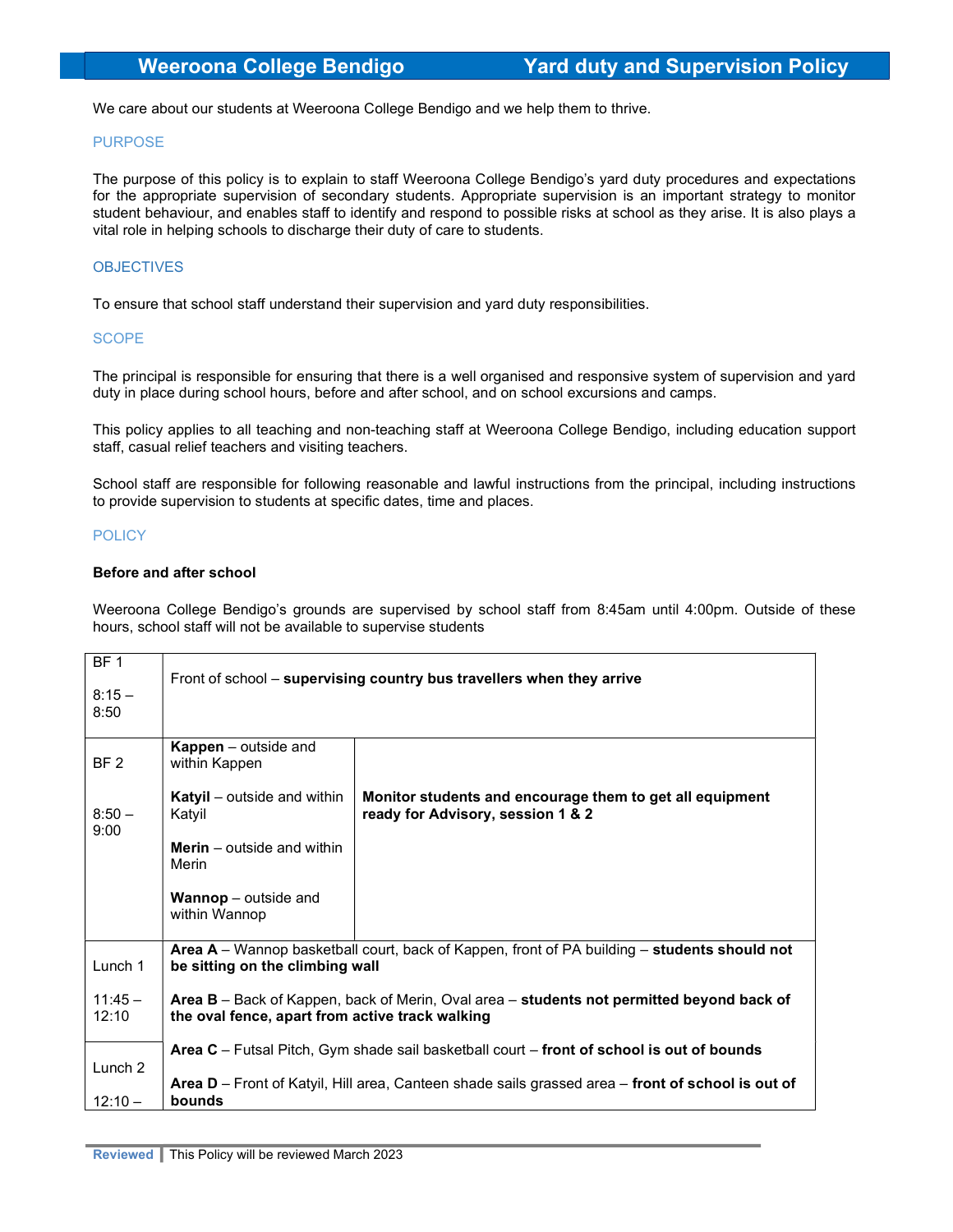| 12:35                                     | <b>Canteen</b> – Supervision of students accessing the canteen – monitoring of hill area and<br>cafeteria once student numbers reduce                    |  |
|-------------------------------------------|----------------------------------------------------------------------------------------------------------------------------------------------------------|--|
| Recess<br>$1:45 -$                        | GLC - assisting library staff with supervision within the Global Learning Centre - monitoring of<br>cafeteria area also where appropriate                |  |
| 2:05                                      | <b>ROAM</b> – 'roaming' of Areas A, B, C and D to support staff in these areas – <b>monitor where</b><br>greater numbers of students are at any one time |  |
|                                           | <b>Sport (12:00 – 12:30) – Facilitation of sport activities within Gym or other areas</b>                                                                |  |
| City Bus<br>$3:15 -$<br>3:30              | Front of school – supervising students boarding the 'city special' bus - <b>encourage students to</b><br>line up and board in an orderly fashion         |  |
| Country<br><b>Bus</b><br>$3:15 -$<br>4:00 | Front of school (big bus shelter) – supervising country bus travellers before they leave – <b>also</b><br>assist City Bus yard duty teacher              |  |

Students who may wish to attend school outside of these hours are encouraged to attend the College library, which is open from 8:15 am until 4:15pm

All staff at Weeroona College Bendigo are expected to assist with yard duty supervision and will be included in the fortnightly roster.

The timetabler is responsible for preparing and communicating the yard duty roster on a regular basis.

School staff must wear a provided safety/ hi-vis vest whilst on yard duty. Safety/hi-vis vests have been provided to each member of staff. Learning Community Leaders have spare vests located in the learning community leader offices.

Staff who are rostered for yard duty must remain in the designated area until they are replaced by a relieving teacher.

During yard duty, supervising school staff must:

- methodically move around the designated zone. Staff may choose to move around the school in pairs.
- be alert and vigilant
- intervene immediately if potentially dangerous or inappropriate behaviour is observed in the yard
- enforce behavioural standards and implement appropriate consequences for breaches of safety rules, in accordance with any relevant disciplinary measures set out in the school's Student Engagement policy
- ensure that students who require first aid assistance receive it as soon as practicable
- log any incidents or near misses as appropriate on Compass

If being relieved of their yard duty shift by another staff member (for example, where the shift is 'split' into 2 consecutive time periods), the staff member must ensure that a brief but adequate verbal 'handover' is given to the relieving staff member in relation to any issues which may have arisen during the first shift.

If the supervising teacher is unable to conduct yard duty at the designated time, they should contact the Daily Organiser with as much notice as possible prior to the relevant yard duty shift to ensure that alternative arrangements are made.